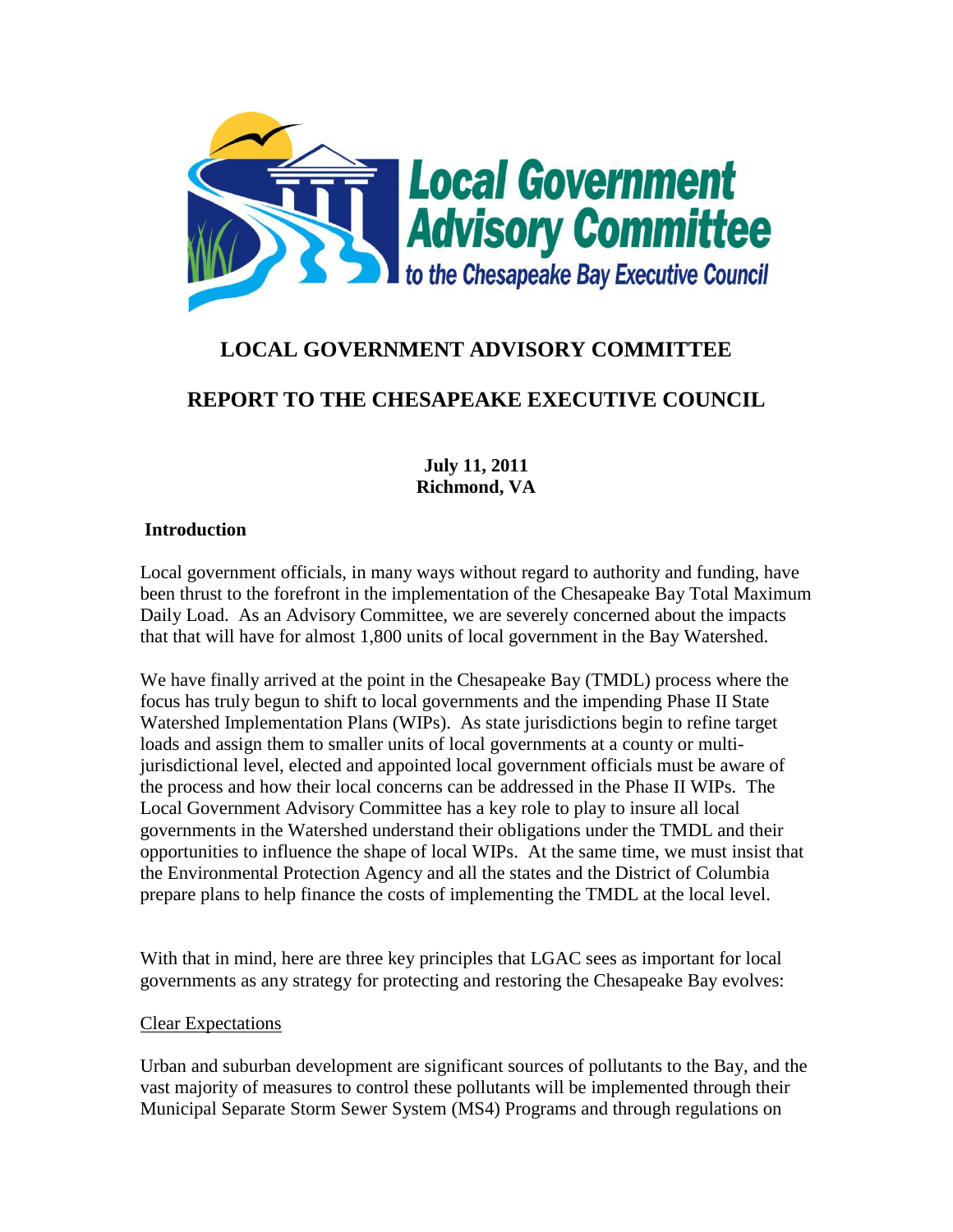private development. In order for local governments to plan for the potentially significant increases in workload and cost that will be associated with the Bay restoration effort, EPA and the States must provide clear expectations regarding the level of effort anticipated, as well as the effective tools for tracking progress toward implementation goals. This clarity will help prioritize the allocation of scarce resources to the most effective projects and will allow measurement of progress towards implementation of restoration goals.

#### Consistent Regulations

The regulatory environment for stormwater and water resources is in a state of flux and local governments are concerned with inconsistencies between the competing regulatory mandates and lack of a focused effort to coordinate the multiple regulatory initiatives. In order for local governments to successfully meet the mandates to improve water quality, it is imperative that regulations developed at all levels of government be consistent.

#### Committed Funding

Even with clear expectations and consistent regulations, the task of protecting and restoring the Chesapeake Bay will require unprecedented funding if goals are to be met. EPA's own draft report fulfilling Section 202a of the Executive Order estimates the cost of retrofits in existing MS4 communities to about \$7.9 billion per year. Many costs at the local level are already borne by local government taxpayers and ratepayers who are currently facing one of the most difficult national economic times in our history. Local governments and their constituents simply cannot bear the economic burden alone. Increased funding is crucial and must be made available to local governments to help support the efforts to clean up the Chesapeake Bay. For local governments, these three key principles must be considered in the evolution of any strategy to protect and restore the Chesapeake Bay.

Our message continues to be that we need immediate action, and we need a strong bottoms-up, locally based implementation effort if we are going to meet the goals agreed to in the Executive Order.

Specifically, the Local Government Advisory Committee agrees that the following are the priorities critical to meeting our objectives:

## **1. TMDLs and the Phase II Watershed Implementation Plans**

**We ask that each member of the Executive Council commit to instructing the appropriate state agency or agencies to have the same full and meaningful degree of cooperation and collaboration with their local governments during the next phase, the development of the Phase II state Watershed Implementation Plans (WIPs).**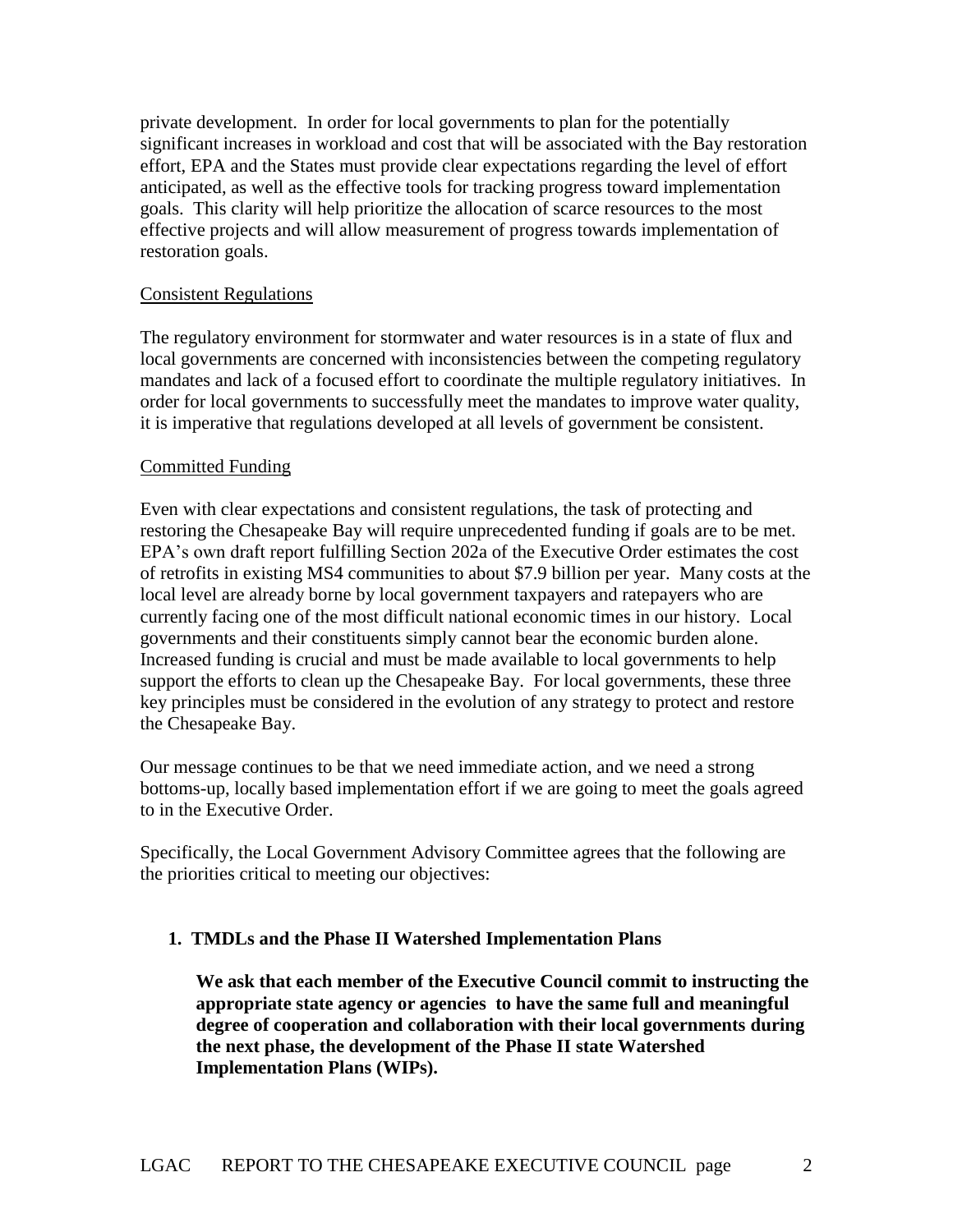LGAC has spent this last year informing local governments about the TMDL process and the opportunities at various EPA and state level public meetings to provide input to the Phase I Watershed Implementation Plans. Now we are in the Phase II WIP process where target loads will be assigned at a local government level. This is an absolutely critical time for local governments. Elected and appointed local government officials need to understand how each state and the District of Columbia will develop their final WIPs and the opportunities for them to have their local concerns incorporated into the plans.

During the early TMDL process, EPA and the Chesapeake Bay Program assisted several areas in the development of pilot projects in several state jurisdictions. The Piedmont Regional Pilot Project in Virginia and Pilot Projects in Anne Arundel and Caroline Counties in Maryland tested local involvement in the TMDL process and provided some insight on how to garner support of local governments and communities throughout the Chesapeake Bay Watershed. The recommendations of the Virginia Pilot Project are worth repeating:

- Provide dedicated funding for watershed implementation planning. The development of Phase II WIPs will require significant resources so that local governments and local and regional agencies can dedicate efforts to focus on plan development and implementation.
- Acknowledge and highlight the importance of local water quality to encourage buy-in by local governments and affected stakeholders. The concern with the Chesapeake Bay model can be addressed if EPA and its state partners provide their local partners with enough information, resources, and tools so that local staff can understand the Bay models and the relationship of the Bay TMDL to local water quality.
- Provide a mechanism for using local water quality, land use, and other data in the development and implementation of local and regional pollution reduction strategies. The potential to improve local water quality may be the most compelling reason for many localities to embrace the Bay TMDL requirements. Local cooperation may also allow cost efficiencies in activities such as water quality monitoring.
- Provide accurate and timely information from EPA and the state agencies about the process of developing the Bay TMDL and state WIPs. Experience has shown that many stakeholders hold beliefs that are not factually based. Federal and state presentations should be accurate to the scale of the region and localities with which stakeholders are identified.
- Engage the proper units of local and regional governance during the Phase II WIP process. Local governments in every state and the District of Columbia have a concern about accepting responsibilities without having the authority to effectuate changes. Those differences must be recognized by EPA and the states regarding the role, resources, and capability to carry out the requirements of the Phase II WIPs.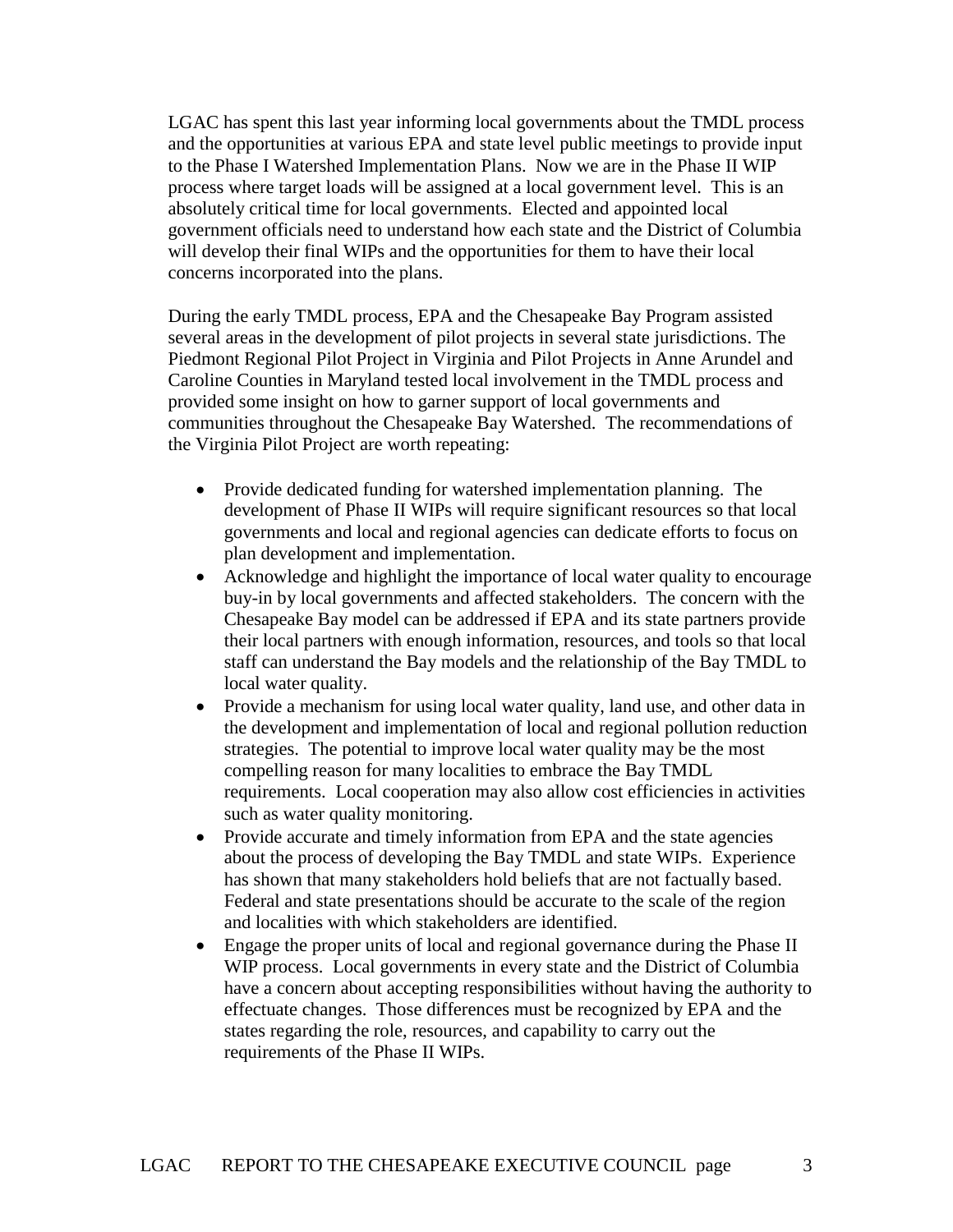- The Phase II process must directly engage local government officials and seek opportunities for understanding and problem solving among all local stakeholders and members of their communities.
- Take measures to ensure that implementation of the Bay TMDL takes advantage of local efforts to maintain existing healthy streams and to restore compromised ecosystems. Healthy ecosystems and streams have the greatest capacity to process excess nutrients and sediment.

We would also like to issue a word of caution about local governments and their elected officials. The Bay TMDL is just one of the many pressing issues facing local elected leaders. Schools, public safety, transportation, and local economies all compete for the attention of local officials. Please do not assume localities will simply raise local taxes to cover the costs of implementing local WIPs. The local fiscal impact of the WIPs cannot be underestimated. For instance, the cost of stormwater retrofits may be prohibitive to many local governments. EPA and the states need to come up with realistic cost estimates and allow local communities to achieve cost efficiencies through cooperative and innovative solutions in stormwater management and through trading/off-set programs where direct stormwater improvements would have very poor cost-benefit outcomes.

At the same time, we recognize that quality of life issues are important and there must be a balance of values to achieve healthy, economically viable communities.

**LGAC acknowledges that each state and the District of Columbia have already begun efforts to engage local governments in their jurisdictions in the Phase II WIP process. LGAC also recognizes that communication, cooperation, and messaging to local elected officials is critical to a wider understanding and acceptance of the WIP process now that targets are being assigned to smaller units of government throughout the Bay watershed. We also understand that a more effective way to communicate with local elected officials is for our elected official members and representatives of LGAC to speak directly with all the other local governments in the Watershed.**

**With the encouragement and support of Region III Administrator, Shawn Garvin, LGAC has taken on the challenge of developing information pieces and messages that will go directly to local elected officials throughout the Bay community. It will be a campaign of elected officials speaking to elected officials about the critical importance of their direct engagement in the WIP II process. I am proud to announce that our first piece is being distributed in conjunction with this Executive Council meeting. You have copies of this initial effort at your table.**

**This is just the first in what we consider a longer range campaign to increase the awareness of local governments about their opportunities to impact local WIPs and to become leaders in their own communities. We will follow up this initial effort with additional pieces such as op-ed articles for local news, examples**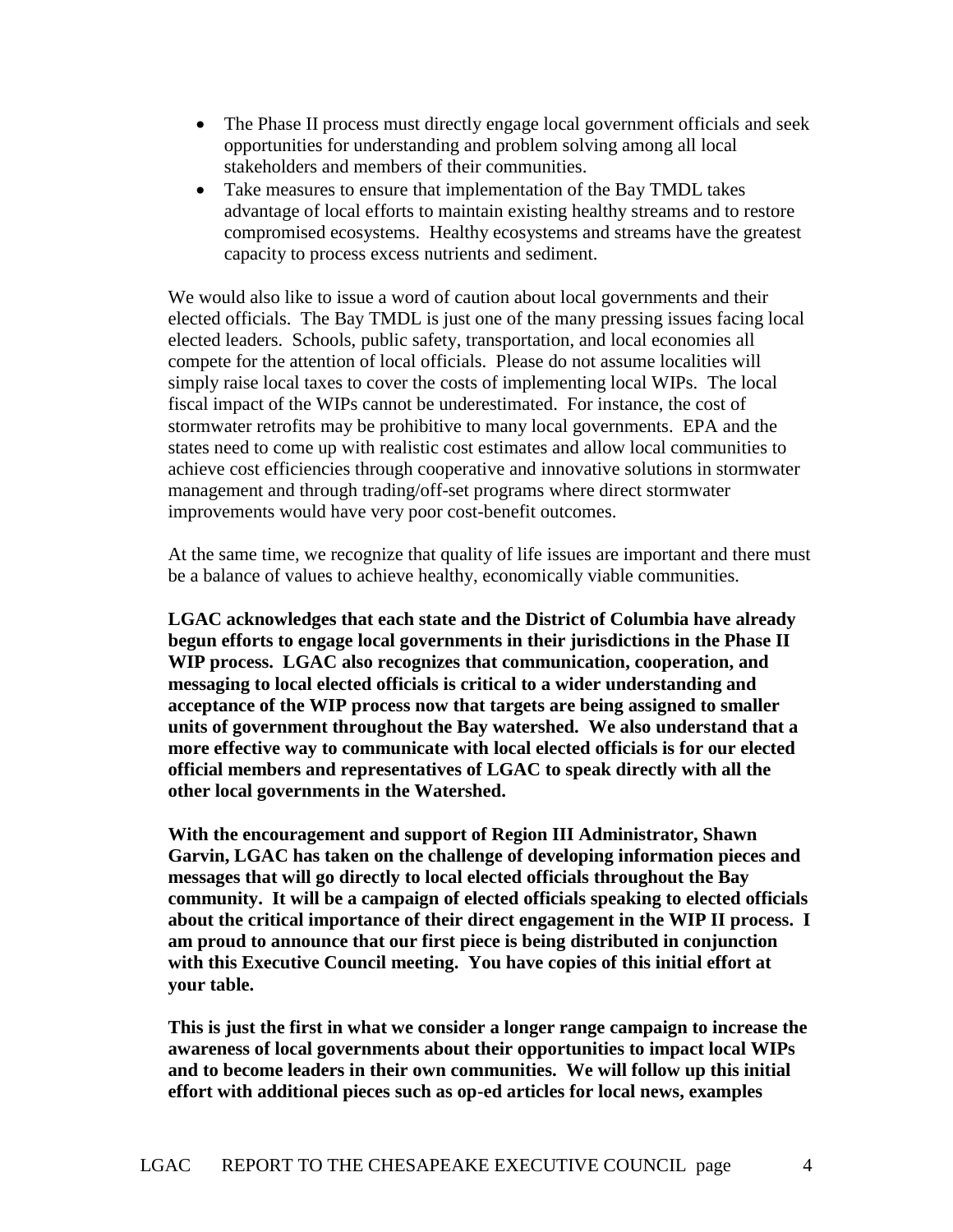**where local government efforts have had a positive impact on local water quality, and sample messages that will resonate in their local communities and in their backyards. Our goal is to not only get local elected officials involved, but to help them explain to their constituents the importance of what the WIPs will accomplish.**

## **2. Circuit Rider**

.

**We ask each member of the Executive Council to continue to support the work of our Circuit Rider demonstration projects and look for opportunities to expand the concept where appropriate within each member jurisdiction**.

- We reported to you in May, 2009, that EPA had funded two Circuit Rider demonstration projects as called for by LGAC. One is being administered by the Alliance for the Chesapeake Bay and the other by the Center for Watershed Protection. Both approaches promised to overcome the barriers raised by the lack of technical assistance to help local governments implement effective protection and restoration projects on the ground. Circuit Riders are the action agents who will bring all the federal, state, local, and partnership resources together to make projects happen in local communities.
- We are pleased to report that we now have our second year final report of Alliance for the Chesapeake Bay's York County Circuit Rider Pilot Project. This project features a single person operating within York County, PA, providing technical assistance, grant writing, project coordination and management, and capacity building to the county and its 72 municipalities. LGAC considers the success of this project and of the Center for Watershed Protection's project as proof that the Circuit Rider concept can and should be expanded to other jurisdictions in the Bay watershed. The York County model is particularly suited to the complex local government structure in Pennsylvania, but could be adapted to local governments in other watershed states. In York County, the Circuit Rider has assisted over 40 land owners, written 7 grants with an average success rate of 85%, and assisted 8 municipalities on projects which have reduced over a million pounds of nutrients. The model consists of :
	- 1. Community based person at the county level
	- 2. Bottoms up, on site approach providing technical assistance to local governments, stakeholders, and non-profit organizations
	- 3. Locally based, trusted member of the community, familiar with local communities and the interactions between local, state, and federal agencies
	- 4. A catalyst, convener to bring diverse groups of people together to initiate projects on the ground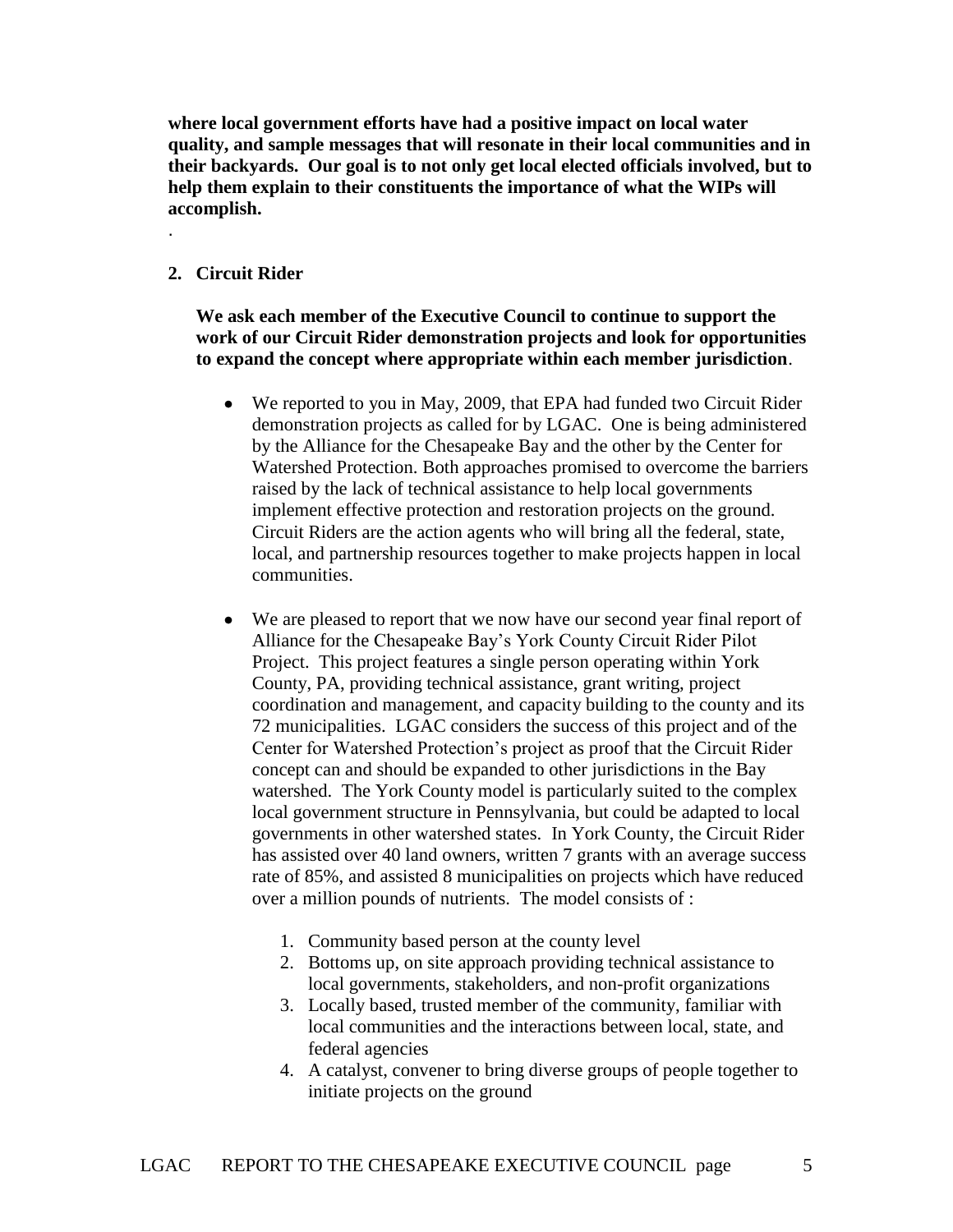- 5. Knowledgeable of various grant opportunities and the ablility to prepare and administer them
- 6. Capacity builder through the establishment of multi-group/multiagency team building
- 7. Coordinator of working groups and committees to address various ongoing issues

One of the characteristics of the ACB Circuit Rider program is the ability to adapt to local conditions and circumstances. One of the outstanding successes of this past year was the creation of a county wide TMDL Working Group composed of all sectors of the community and a variety of local governments in York County. The purpose was to act as a sounding board for the Pennsylvania Department of Environmental Protection in the development of the Phase I WIP. The York County Circuit Rider organized a continuing series of meetings as PA DEP developed their Draft and Final PA WIP. The TMDL Working Group was able to follow the process and contribute suggestions and recommendations that represented a broad range of interests within York County.

As the state moves into the Phase II WIP process, it has continued to consult with the Working Group as DEP determines how it will engage local governments elsewhere in PA. The goal for the Circuit Rider project this year is to continue service to York County, but also to reach out to other counties and regions in PA to promote the Circuit Rider concept. An example of this is the Circuit Rider's invited participation in a multi jurisdictional task force in Lancaster County to develop a long range water quality strategic plan.

- The other pilot project is operated by the Center for Watershed Protection (CWP) and consists of providing technical assistance and support to a variety of communities in Maryland and Virginia. It has assisted both urban and rural jurisdictions on projects ranging from stream restoration and watershed management, to more complex stormwater management projects. The CWP project partners with other organizations such as Virginia NEMO and the Maryland Watershed Collaborative to leverage its technical assistance to communities and jurisdictions who request their services. Seventeen local governments and a river basin commission have requested and received assistance from the CWP Circuit Rider projects. That also includes an educational workshop on stormwater management that focused on elected officials and local government staff. The CWP model for Maryland and Virginia consists of:
	- 1. Providing technical services at no cost or a reduced rate to those requesting services
	- 2. Services provided by experienced CWP staff with expertise as engineers, planners, biologists, ecologists, and researchers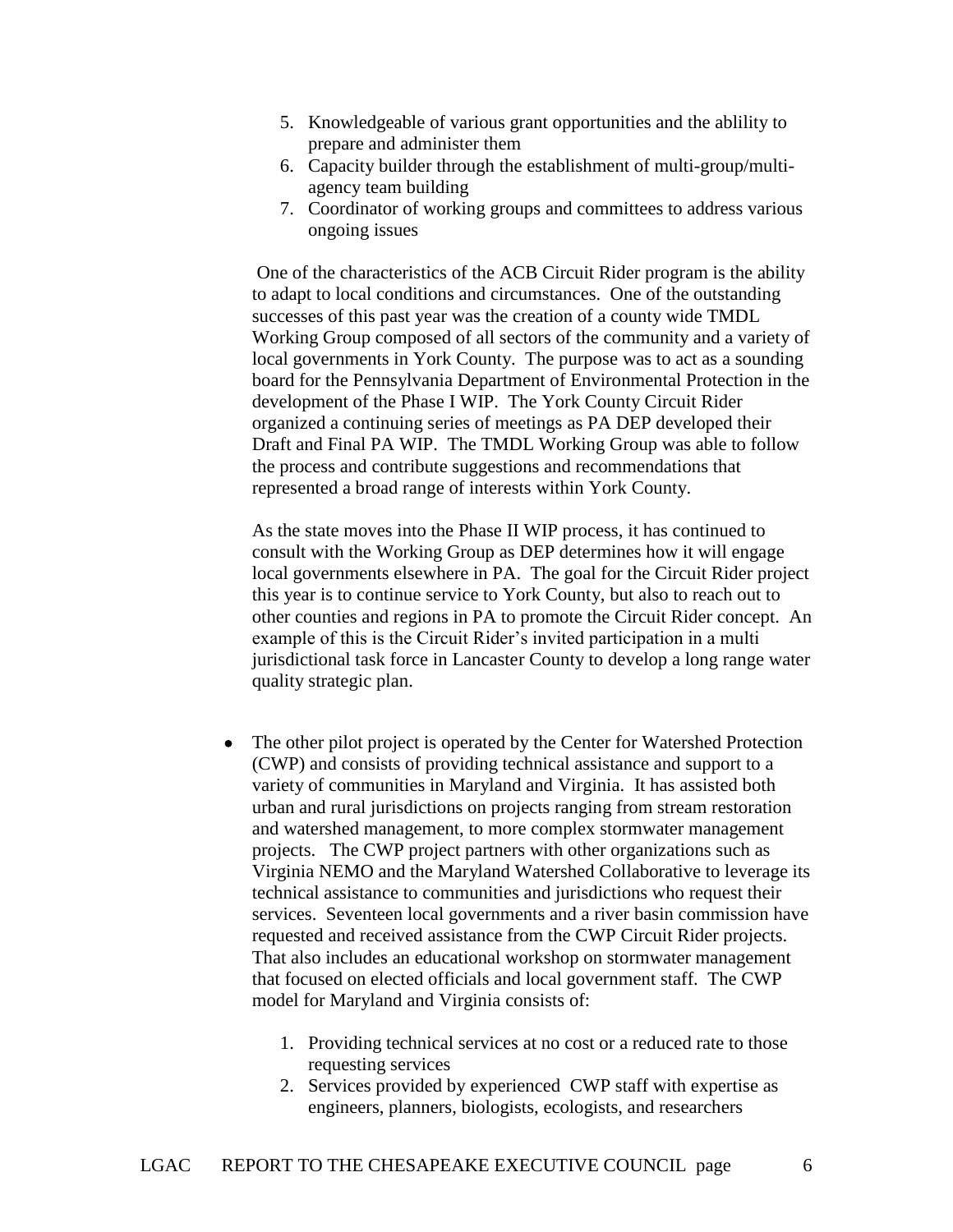- 3. Includes working in conjunction with a network of service providers such as Virginia NEMO and the Maryland Watershed Assistance Collaborative
- 4. Nature of the service is tailored to particular needs of the community requesting assistance
- 5. Requests for support from local governments are vetted by project partners and a coordinated response is planned
- 6. CWP's technical knowledge can offer key input into ongoing projects to advance projects more rapidly
- 7. Educational opportunities are provided to local governments through regional workshops, webinars, and hands-on training
- Both of the Circuit Rider demonstration projects have recorded successful implementation of projects and a higher level of engagement with local governments. Both have met LGAC's expectations of providing technical assistance to local governments as a way to increase the implementation rate of projects aimed at restoring and protecting the Chesapeake Bay. It will be the local government structure and particular local circumstances that determine which model units of local government may want to use across the Bay watershed.

## **3. Stormwater**

**We ask the members of the Executive Council to work in partnership with local governments to develop cost-effective solutions to stormwater issues than must be addressed through the Phase II Watershed Implementation Plans. LGAC is extremely concerned that the economic implications of the magnitude of additional stormwater management may be prohibitive for local governments and the citizens they serve.**

- Studies have consistently shown that urban and rural stormwater runoff is the second-largest contributor to nutrient and sediment pollution in the Bay. LGAC recognizes that one of local governments' most critical opportunities to contribute to Bay protection and restoration is in the area of stormwater policy and regulation. States need to review whether or not the authority given to local government officials is sufficient to allow them to regulate stormwater runoff. Further, the solutions to the stormwater runoff problem are generally costly, especially in urban areas. Additional resources must be made available to local governments and to the development community so that measureable reductions in stormwater runoff are achieved.
- Last year, LGAC and the Scientific and Technical Advisory Committee (STAC) held a stormwater workshop to begin to identify exemplary local government stormwater management programs around the country. The